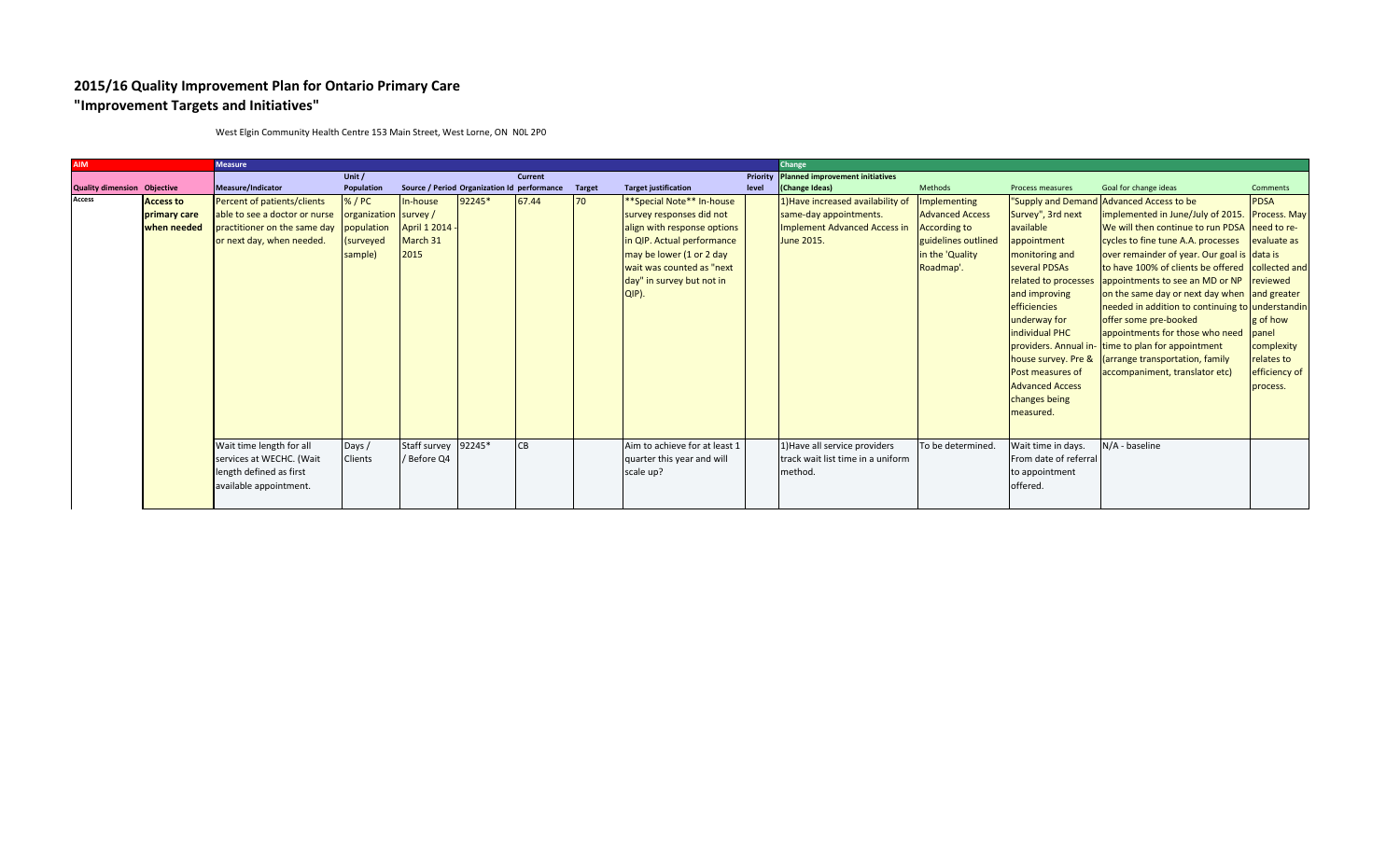## **2015/16 Quality Improvement Plan for Ontario Primary Care "Improvement Targets and Initiatives"**

| <b>AIM</b>                  |                      | <b>Measure</b>              |             |                                             |                |        |                             |       | Change                                                                                                       |                                      |                                    |                                                                            |                 |
|-----------------------------|----------------------|-----------------------------|-------------|---------------------------------------------|----------------|--------|-----------------------------|-------|--------------------------------------------------------------------------------------------------------------|--------------------------------------|------------------------------------|----------------------------------------------------------------------------|-----------------|
|                             |                      |                             | Unit $/$    |                                             | <b>Current</b> |        |                             |       | Priority Planned improvement initiatives                                                                     |                                      |                                    |                                                                            |                 |
| Quality dimension Objective |                      | Measure/Indicator           | Population  | Source / Period Organization Id performance |                | Target | <b>Target justification</b> | level | (Change Ideas)                                                                                               | Methods                              | Process measures                   | Goal for change ideas                                                      | <b>Comments</b> |
|                             | <b>Reduce ED use</b> | Percent of patients/clients | %/PC org    | Ministry of 92245*                          | 17.1           | 17.1   | Current baseline = 129      |       | 1)- work with STEGH and                                                                                      | - Receive reports                    | - we will receive                  | 100% of new clients are aware of                                           |                 |
|                             | by increasing        | who visited the ED for      | population  | <b>Health Portal</b>                        |                |        | patients/year or 2.5/week.  |       | Middlesex Health Alliance to                                                                                 | from hospital - work regular monthly |                                    | on-call service - develop a                                                |                 |
|                             | access to            | conditions best managed     | visiting ED | / April 1                                   |                |        |                             |       | identify why clients are                                                                                     | with providers and                   | reports from                       | communication plan to remind                                               |                 |
|                             | primary care         | elsewhere (BME).            | (for        | $2013 -$                                    |                |        |                             |       | presenting to ER (reason for                                                                                 | <b>CDNP</b> to identify              | hospitals regarding                | current clients of on-call service -                                       |                 |
|                             |                      |                             | conditions  | March 31                                    |                |        |                             |       | visit) - improve communication                                                                               |                                      |                                    | trends on hospital ER our client ER activity we will measure ER visits BME |                 |
|                             |                      |                             | BME)        | 2014                                        |                |        |                             |       | to clients that we have after                                                                                | conditions BME for                   | <b>BME</b> - we will               | before and after implementation                                            |                 |
|                             |                      |                             |             |                                             |                |        |                             |       | hours telephone on-call support our clients - develop monitor utilization of of AA - we will receive reports |                                      |                                    |                                                                            |                 |
|                             |                      |                             |             |                                             |                |        |                             |       | to help them troubleshoot their enhanced                                                                     |                                      | our after-ours on-                 | monthly from hospitals on our                                              |                 |
|                             |                      |                             |             |                                             |                |        |                             |       | needs as a possible safe                                                                                     | communication plan call(current      |                                    | client ER BME utilization - develop                                        |                 |
|                             |                      |                             |             |                                             |                |        |                             |       | alternative to visiting E.R. -                                                                               | to encourage                         | utilization for 2014               | processes to integrate new CDNP                                            |                 |
|                             |                      |                             |             |                                             |                |        |                             |       | Develop working processes with utilization of after                                                          |                                      |                                    | calendar year was 12 position into care of clients to                      |                 |
|                             |                      |                             |             |                                             |                |        |                             |       | primary care providers and new hours on-call                                                                 |                                      |                                    | calls, $2013 = 14$ calls) assist them in managing their                    |                 |
|                             |                      |                             |             |                                             |                |        |                             |       | Chronic Disease NP (CDNP) to                                                                                 |                                      | - we already provide health better |                                                                            |                 |
|                             |                      |                             |             |                                             |                |        |                             |       | help provide support to clients                                                                              |                                      | on-call information                |                                                                            |                 |
|                             |                      |                             |             |                                             |                |        |                             |       | living with Chronic illness -                                                                                |                                      | to 100% of new                     |                                                                            |                 |
|                             |                      |                             |             |                                             |                |        |                             |       | monitor responses to pre and                                                                                 |                                      | clients, we will                   |                                                                            |                 |
|                             |                      |                             |             |                                             |                |        |                             |       | post A.A. surveys and E.R. visit                                                                             |                                      | develop a plan to                  |                                                                            |                 |
|                             |                      |                             |             |                                             |                |        |                             |       | stats to see if implementation of                                                                            |                                      | remind clients of                  |                                                                            |                 |
|                             |                      |                             |             |                                             |                |        |                             |       | A.A. has decreased ER visits                                                                                 |                                      | after-hours on-call                |                                                                            |                 |
|                             |                      |                             |             |                                             |                |        |                             |       |                                                                                                              |                                      | service                            |                                                                            |                 |
|                             |                      |                             |             |                                             |                |        |                             |       |                                                                                                              |                                      |                                    |                                                                            |                 |
|                             |                      |                             |             |                                             |                |        |                             |       |                                                                                                              |                                      |                                    |                                                                            |                 |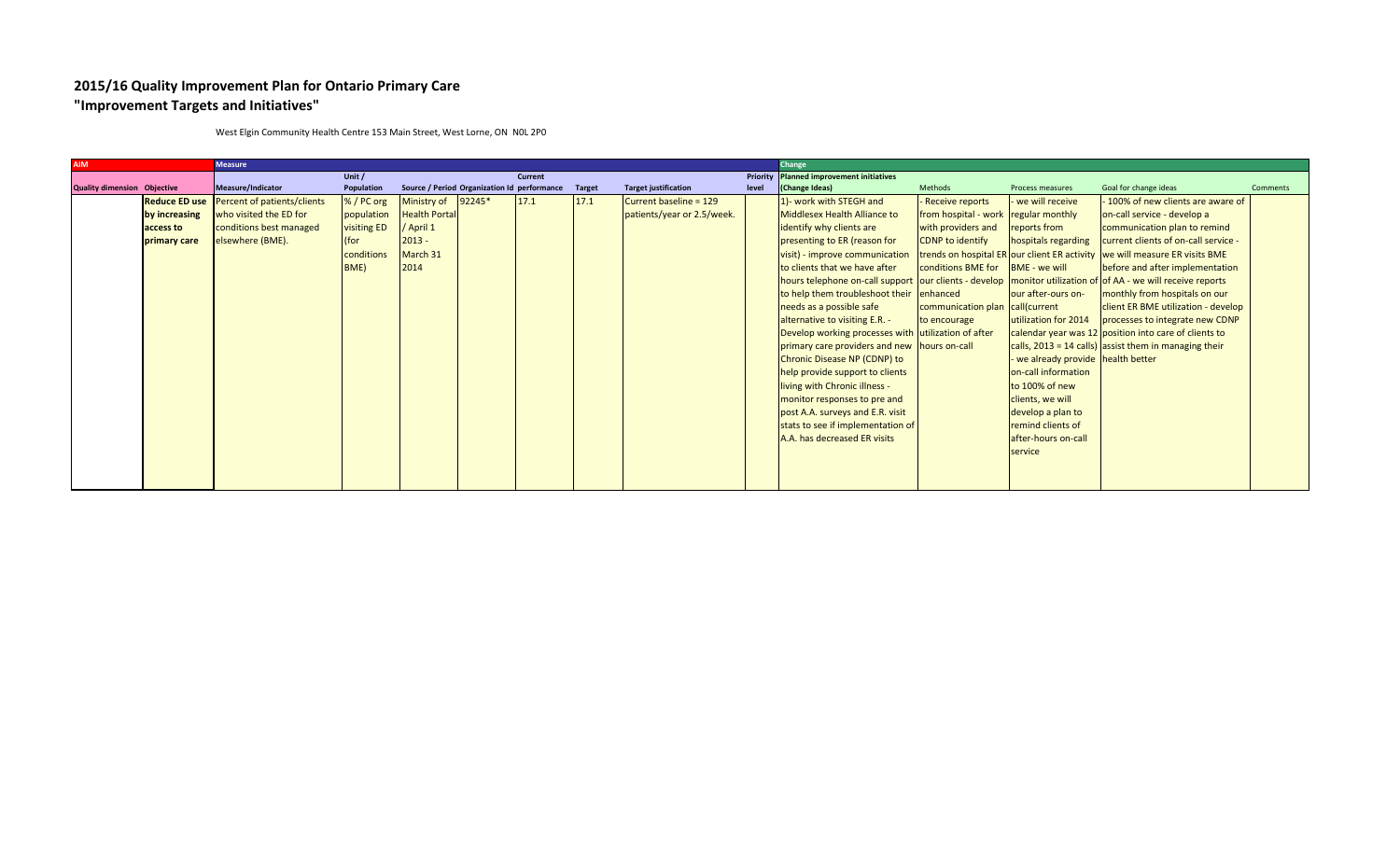## **2015/16 Quality Improvement Plan for Ontario Primary Care "Improvement Targets and Initiatives"**

| <b>AIM</b>                         |                                                                                                                              | <b>Measure</b>                                                                                                                                                                                                                                                        |                                                          |                                                                                |                                             |           |               |                                                                                                                                                                                                                                                                                                                                                                                                                                                                                                                                                  |       | Change                                                                                                                                                                                                                                                                                                                                                                                                                                                                                                                       |                                                                                                                                                                                                                                                                                                                                                                                                                                                                              |                                                                                                                                                                                                                                                                                                                         |                                                                                                                                                                                      |                                                                                                    |
|------------------------------------|------------------------------------------------------------------------------------------------------------------------------|-----------------------------------------------------------------------------------------------------------------------------------------------------------------------------------------------------------------------------------------------------------------------|----------------------------------------------------------|--------------------------------------------------------------------------------|---------------------------------------------|-----------|---------------|--------------------------------------------------------------------------------------------------------------------------------------------------------------------------------------------------------------------------------------------------------------------------------------------------------------------------------------------------------------------------------------------------------------------------------------------------------------------------------------------------------------------------------------------------|-------|------------------------------------------------------------------------------------------------------------------------------------------------------------------------------------------------------------------------------------------------------------------------------------------------------------------------------------------------------------------------------------------------------------------------------------------------------------------------------------------------------------------------------|------------------------------------------------------------------------------------------------------------------------------------------------------------------------------------------------------------------------------------------------------------------------------------------------------------------------------------------------------------------------------------------------------------------------------------------------------------------------------|-------------------------------------------------------------------------------------------------------------------------------------------------------------------------------------------------------------------------------------------------------------------------------------------------------------------------|--------------------------------------------------------------------------------------------------------------------------------------------------------------------------------------|----------------------------------------------------------------------------------------------------|
|                                    |                                                                                                                              |                                                                                                                                                                                                                                                                       | Unit /                                                   |                                                                                |                                             | Current   |               |                                                                                                                                                                                                                                                                                                                                                                                                                                                                                                                                                  |       | Priority Planned improvement initiatives                                                                                                                                                                                                                                                                                                                                                                                                                                                                                     |                                                                                                                                                                                                                                                                                                                                                                                                                                                                              |                                                                                                                                                                                                                                                                                                                         |                                                                                                                                                                                      |                                                                                                    |
| <b>Quality dimension Objective</b> |                                                                                                                              | Measure/Indicator                                                                                                                                                                                                                                                     | Population                                               |                                                                                | Source / Period Organization Id performance |           | <b>Target</b> | <b>Target justification</b>                                                                                                                                                                                                                                                                                                                                                                                                                                                                                                                      | level | (Change Ideas)                                                                                                                                                                                                                                                                                                                                                                                                                                                                                                               | Methods                                                                                                                                                                                                                                                                                                                                                                                                                                                                      | Process measures                                                                                                                                                                                                                                                                                                        | Goal for change ideas                                                                                                                                                                | <b>Comments</b>                                                                                    |
| Integrated                         | <b>Timely access</b><br>to primary care<br>appointments<br>post-discharge<br>through<br>coordination<br>with<br>hospital(s). | Percent of patients/clients<br>who saw their primary care<br>provider within 7 days after<br>discharge from hospital for<br>selected conditions (based on hospital<br>CMGs).                                                                                          | %/PC org<br>population<br>discharged<br>from             | Ministry of<br><b>Health Portal</b><br>April 1<br>$2013 -$<br>March 31<br>2014 | 92245*                                      |           | 15            | (Report data shows <5% is<br>baseline) We have the<br>capacity to see clients post<br>discharge from hospital. The<br>issue we face is to receive<br>notification that clients are<br>in hospital and when they<br>are discharged so we can<br>connect with them to offer a<br>post-discharge<br>appointment. We will meet<br>with hospitals to encourage<br>improvements in their<br>communication to primary<br>care team. We will also<br>implement systems to<br>educate clients on informing<br>their provider of<br>admissions/discharges. |       | 1)- Explore use of CSWO/LENS<br>to identify who is in hospital. -<br>Meet with local hospitals<br>(STEGH and Middlesex Hospital<br>Alliance to start) to try and<br>identify processes where they<br>notify us which of our clients are<br>in hospital no matter who the<br>primary provider is (MD or NP).<br>Negotiate with local hospital<br>discharge planners (STEGH,<br>Middlesex Health Alliance to<br>start, then LHSC) to implement<br>protocol where PHC follow-up<br>appointments are booked<br>before discharge. | Connecting with<br>Hospital<br>Management to<br>develop protocols.<br>Advocate that all<br>providers (or generic need to develop<br>notification to<br><b>WECHC</b> ) are notified<br>when their clients<br>are in hospital -<br><b>Advocate that brief</b><br>and legible discharge notifications from<br>summary<br>accompanies client<br>Once we receive<br>notification, assess<br>processes to ensure<br>client is offered<br>appointment within<br>7 days of discharge | - Goal is to receive<br>notification that<br>client is in hospital.<br>Once we receive<br>notification, we will<br>process to be<br>notified of client<br>discharge. - we will<br>monitor either mean<br>number of<br><b>Hospital Discharge</b><br>Planners? Investigate<br>possibility of tracking<br>this on NOD.     | 100% of STEGH or Middlesex<br>Health Alliance discharges that we<br>are notified of will be offered an<br>appointment with their primary<br>care team within 7 days of<br>discharge. |                                                                                                    |
|                                    | <b>Reduce</b><br>unnecessary<br>hospital<br>readmissions                                                                     | Percentage of acute hospital<br>inpatients discharged with<br>selected CMGs that are<br>readmitted to any acute<br>inpatient hospital for non-<br>elective patient care within 30<br>days of the discharge for<br>index admission, by primary<br>care practice model. | %/PC org<br>population<br>discharged<br>from<br>hospital | Ministry of<br><b>Health Portal</b><br>April 1<br>$2013 -$<br>March 31<br>2014 | 92245*                                      | <b>CB</b> |               | <b>Will connect with AOHC</b><br><b>Regional Decision Support</b><br>Specialist to ask this be<br>included in Practice Profile<br>Report.                                                                                                                                                                                                                                                                                                                                                                                                        |       | 1) Work with Middlesex Health<br>Alliance and St Thomas Elgin<br><b>General Hospital to improve</b><br>consistency and timeliness of<br>receiving hospital admission and<br>discharge reports for all of our<br>primary care clients                                                                                                                                                                                                                                                                                         | <b>Meet with hospital</b><br>management to<br>determine method<br>to provide client<br>reports to us. Once<br>reports are being<br>regularly received,<br>identify internal<br>processes to make<br>follow-up<br>appointments with<br>clients                                                                                                                                                                                                                                | <b>Meetings will be</b><br>held with hospitals.<br><b>Hospitals will send</b><br>us a notification on<br>each of our clients<br>on admission to<br>hospital and<br>discharge. Post<br>notifications in all<br>exam rooms<br>reminding clients to<br>inform us if they are<br>admitted to hospital<br>or upon discharge. | Meetings will be held. Reports on<br>our clients shall be received. Post<br>notification reminders to clients<br>hroughout centre.                                                   | We will rely<br>on hospital<br>process<br>improvemen<br>ts for this<br>indicator to<br>successful. |